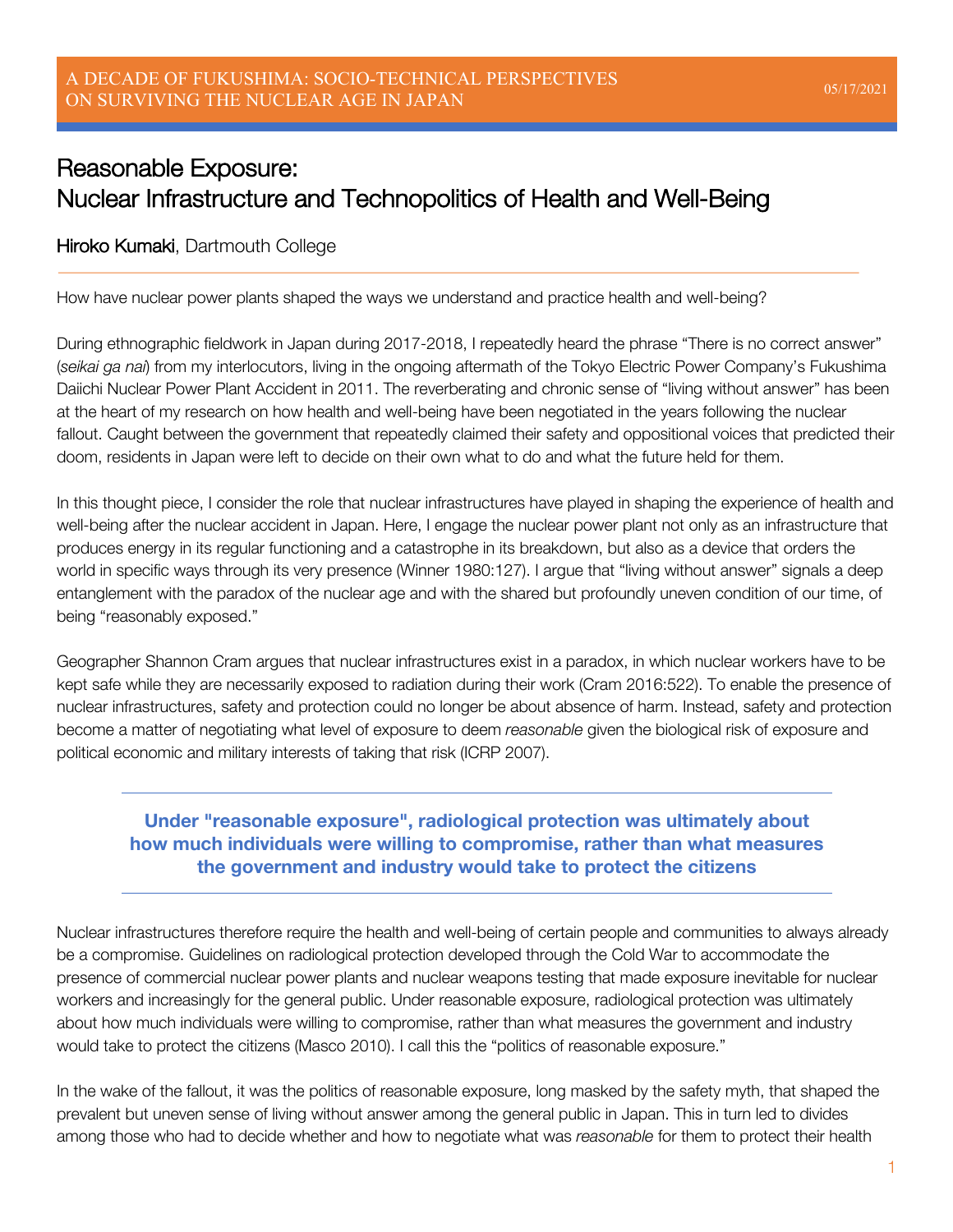### A DECADE OF FUKUSHIMA: SOCIO-TECHNICAL PERSPECTIVES ON SURVIVING THE NUCLEAR AGE IN JAPAN 05/17/2021

and well-being amidst the fallout. While the main political terrain was shaped around radiation and its health effects, the risk of radiation was not the only concern people negotiated when making their decisions. Many negotiated the social, economic, and place-based relationships that constituted their broader social safety net and sense of well-being.

Thus, depending on their social economic positionalities, people and communities faced the fallout in uneven intensity. Some were still able to live with a sense of security and stability, while others were thrown into chronic uncertainty. For the latter, the most urgent questions were how to live *well* without an answer, without recourse to absolute safety, and without promise of escape to another time and place (cf. Masami 2017, Murphy 2017). Such experimental modes of *living in paradox* entailed social and psychological costs, as the decisions residents made in extreme uncertainty led to multiple social divides and traumatized them over the years. On the other hand, it also entailed potentials for alternative politics and ethics, as residents sought to live well in excess of governmental and industrial framings of health and wellbeing.

## **Attention to the politics of reasonable exposure elucidate the co-production of nuclear infrastructures with regulatory policies in ways that unevenly subsume health and well-being as a compromise, as well as create social divides through divergent decisions citizens make to protect their health and well-being.**

In a context in which projects of recovery and energy transition in Fukushima have gestured towards a sense of moving "beyond" the disaster, I put forth "reasonable exposure" as an analytic lens to examine the uneven distribution of risk, as well as the ways people and communities continue to make life meaningful in deeper entanglement with the paradox of the nuclear age. Attention to the politics of reasonable exposure elucidate the co-production of nuclear infrastructures with regulatory policies in ways that unevenly subsume health and well-being as a compromise, as well as create social divides through divergent decisions citizens make to protect their health and well-being. In doing so, it opens up to a critique of the technopolitical order of the nuclear age, at the same time as it directs our attention to the ordinary practices of health and well-being from within the paradox, its potentials, and its exhaustions.

This leaves us with questions for ethnographic research on high-risk complex infrastructures, regulatory policies, and environmental health grounded in the politics of reasonable exposure. What does it mean to do fieldwork in and from the paradox, while being pulled and shaped by its social arrangements full of rifts and divides? How does this social arrangement affect the ways we are able to do research, the kinds of questions we are able to ask, and the kinds of writing we are able to do? How do we situate ourselves in the paradox, as scholars, advocates, and educators, who are often able to live as if we have the right answers and make everyday decisions without being traumatized by it? Lastly, how could we account for the divergent stakes and politics of our interlocutors, without insisting that the views we bring are the correct answer?

#### Reference Cited

ICRP. 2007. The 2007 Recommendations of the International Commission on Radiological Protection. ICRP publication 103. https://pubmed.ncbi.nlm.nih.gov/18082557/.

Masami, Yuki. 2017. Meals in the Age of Toxic Environments. In The Routledge Companion to the Environmental Humanities, pp. 56–63. London: Routledge.

Masco, Joseph. 2010. Atomic Health, Or How The Bomb Altered American Notions of Death. In Against Health: How Health Became the New Morality, pp. 133–156. New York University Press.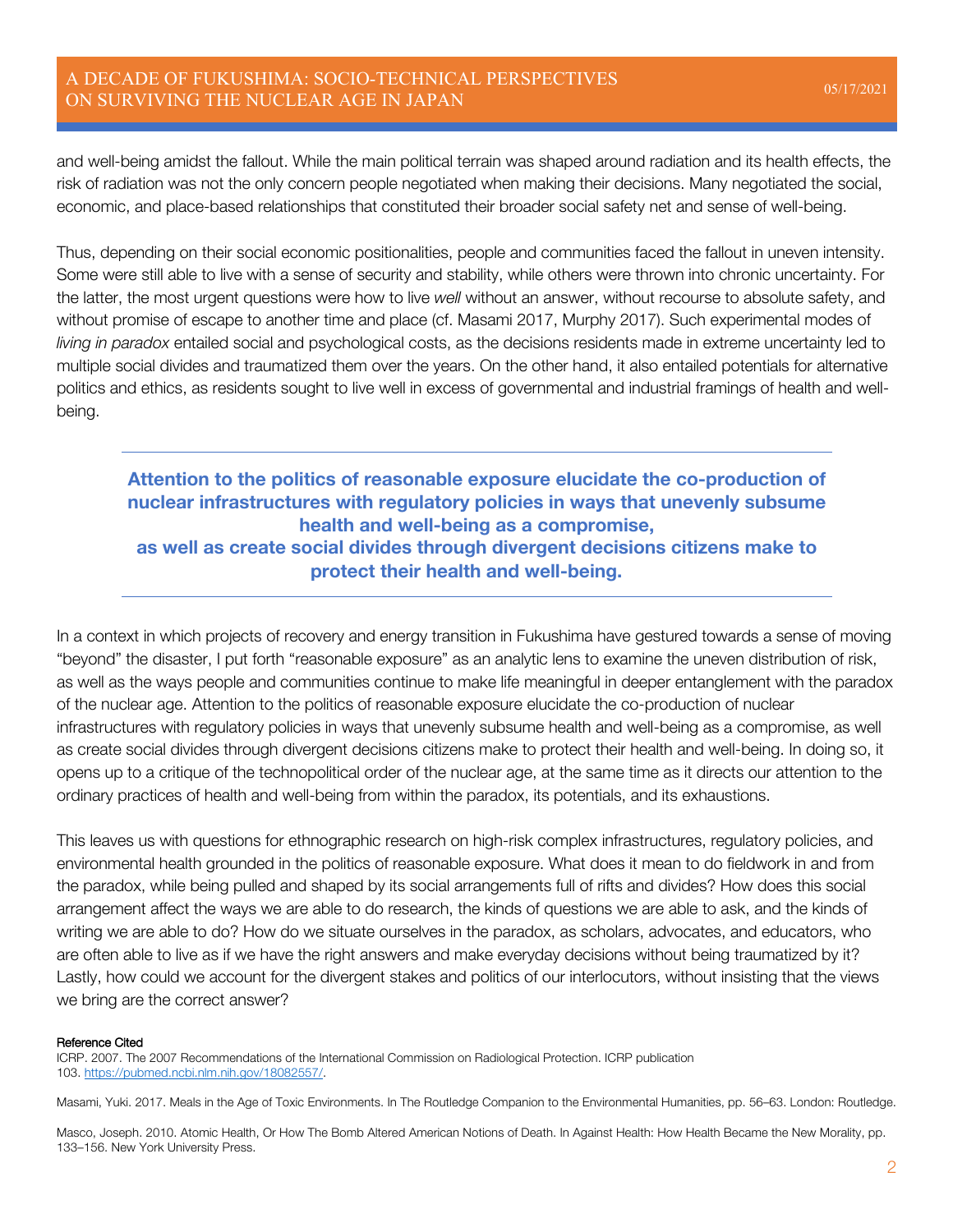Murphy, Michelle. 2017. Alterlife and Decolonial Chemical Relations. Cultural Anthropology 32(4): 494–503.

Winner, Langdon. 1980. Do Artifacts Have Politics? Daedalus 109(1): 121–136.

### *Discussion Comments*

by Donna M. Goldstein, University of Colorado Boulder

## Living in Paradox: Technopolitics of Health and Well-Being in Fukushima

I am pleased and honored to be here and to have this opportunity to converse with these thought-provoking scholars of Fukushima, and in particular, to discuss Hiroko Kumaki's paper. In order to speak to just a few of the interrelated the concerns raised in Kumaki's essay—radiation exposure and the politics of reasonable exposure—and to build on those concerns, I am going to draw from some of my own published work<sup>1</sup> and work in progress that examine the features of the nuclear age in Brazil in light of Fukushima and other nuclear age accidents.

#### Concern #1: Radiation Exposure

The first concern raised by Kumaki's essay is the question of radiation protection guidelines in light of the future lives of actual subjects living in affected zones of contamination near the Fukushima Daiichi nuclear plant. As Kumaki describes, these people—differently—have had to negotiate the unstable and uncertain knowledge systems connected to the science of radiation dosing after a nuclear catastrophe, made all the more challenging by the government's everchanging guidelines about safety levels (e.g., Polleri 2019). As Kumaki points out, this life theme of 'how to be protected but also how to live' with the uncertainties of radiation exposure has created confusion and stress, and with this uncertainty people such as Nozaki-san speak to feeling "dragged by our future."

Captured by Kumaki in the words of Sasaki-san, each individual remains burdened with trying to figure out how to live with the possible damage caused by radiation. Nobody can really agree on what that radiation exposure damage will look like in the future—Will there be thyroid abnormalities? Will there be excess cancers of diverse kinds? Will the damage be limited to this generation? There is no agreement among residents about what a reasonable approach to these questions should be as people decide whether to make their way back to areas contaminated to different degrees. Among Kumaki's interlocutors there seemed to be an underlying concern about what effects low-dose ionizing exposure might produce in younger people—now and in the future. What we do know is that radiation exposure is cumulative and additive over time and so living with ongoing exposure starting at a younger age is something that the residents negotiating their decisions about where and how to live are forced to think about.

But as I learned working closely with epidemiologists in Brazil in the Angra dos Reis nuclear reactor zone, non-nuclear zones with allegedly "normal" contamination levels, such as zones associated with the offshore petroleum industry, provide the comparison group for the science of nuclear contamination, which is to say that studying health effects and getting answers to what the comparative health effects are *is not an easy task*. There is so much contamination from a variety of sources, that when it is time to design a paired study of nuclear zones to other industrial zones, nuclear zones without accidents can appear to be less contaminated. Government manipulation of safety standards is a problem, but this is not the only issue.

<sup>&</sup>lt;sup>1</sup> I draw from the following previously published papers: Goldstein 2012; Goldstein and Stawkowski 2015; Goldstein 2017; Goldstein 2017a; Goldstein 2018.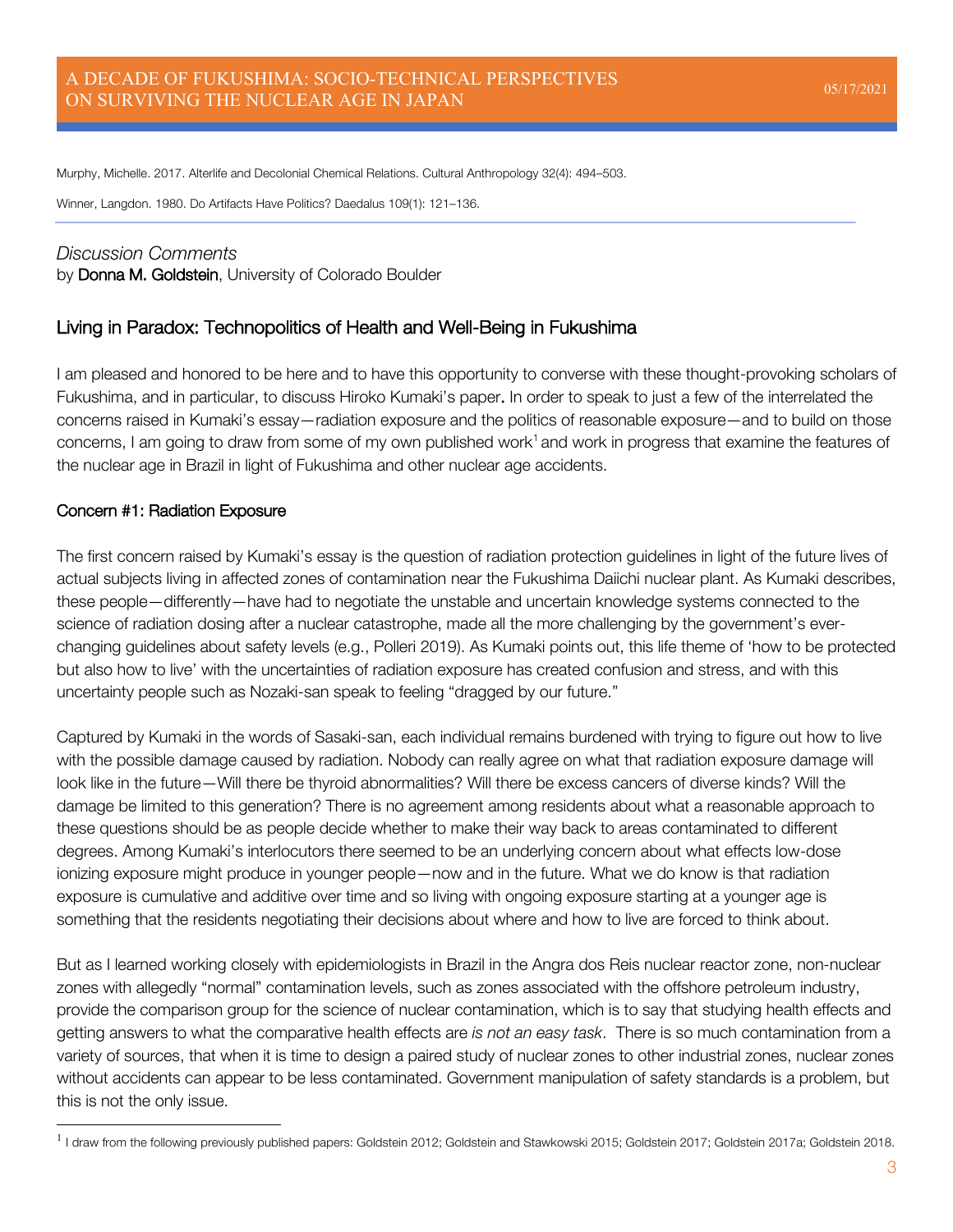I have for many years now been on a journey seeking out an understanding of our scientific knowledge about the health effects of radiation exposure, entailing deep archival dives into the biographies and scientific output of scientists interested in this question, such as the biological anthropologist and geneticist, Dr. James V. Neel. Neel was an original member of the Atomic Bomb Casualty Commission and scientist who traveled to Japan to study the survivors of the atomic bomb. As it happens, Neel also was deeply connected to work in Brazil among the Yanomami indigenous peoples, who represented for Neel an interesting study population because—in comparison with the population he studied in Japan—the Brazilian Yanomami represented an alleged zero exposure to radiation effects, living, as he understood it, deep in the Amazon under a dense forest canopy. Importantly, Neel spent his later professional years in international scientific debates about the safety of nuclear reactors, finding himself in disagreement with post-Chernobyl scientists in Ukraine writing about the deleterious effects of low-dose (chronic) radiation exposure on human genetics.

As part of my work on nuclear futures in Brazil, I examined documents related to Neel's work in Japan in the post-War years and how they informed his later science. Looking at some of the same documents that science historian Susan Lindee has written so cogently about and putting them in perspective with Neel's later work in Brazil and in debates about nuclear reactor safety, I came into close contact with the interpretive possibilities of data sets and how many of the studies about the nuclear era provide an ample space of ambiguity and scientific uncertainty (Goldstein 2017a; 2014), particularly given the technopolitical context of the studies. While Lindee (1994) grapples with the political context of Neel's Atomic Energy Commission work and does not clearly resolve it, Neel himself writes quite securely in his papers and memoir of what he sees as "the triumph of science over politics." Neel was a true believer in the idea that science was neutral and that politics was a distraction.

Neel fiercely defends his position concerning his work for the ABCC in Japan—that his studies of survivors of the atomic bomb *were not slanted by sponsorship by the organization devoted to the development of atomic energy*. He indeed felt secure in his research about long-term genetic health effects, writing in 1994, "I can state categorically that at no time over the past 48 years have I been aware of any improper pressures with regard to the content or analysis of the genetic studies. Exchanges with the AEC concerning the program there were, but it was science, not politics, that prevailed" (Neel 1994: 89). Also critical to the successful future of the nuclear industry worldwide was his finding that there was *no overt evidence of significant variation in the mortality of cohorts of children born to parents who were exposed to radiation at Hiroshima and Nagasaki* (Kato et al., 1966, p. 371 and reprinted in Neel and Schull, 1991, p. 323).

Yet the genetic effects of low-dose radiation—and radiation effects more generally— have vexed scientists since at least 1945 (Lindee, 1994), and a number of scientists (e.g., Richardson, 2012; Wing et al., 1999; Walker, 1994) have argued that the harm caused by radiation is underestimated in Neel's Hiroshima and Nagasaki data. These oppositional scientists claim that the multiple conflicts of interest involved in the professions of radiation health and health physics (also known as the physics of radiation protection) have contributed to this underestimation<sup>2</sup> (Goldstein and Stawkowski 2015).

Neel was clearly comfortable in his role as research scientist, and, as withso many of the ABCC participants of that generation, he viewed science as something apart from everyday political jockeying. In short, Neel's long career is

 $^2$  Among those who have been critical of these studies include Gofman (1981) and Bertell (1985). At the other extreme from this position, there now exist a few scientists and professional associations who interpret the Japan data as having over- estimated the risk from low-dose radiation, including Roger Clarke, President of the International Commission on Radiological Protection (Moore, 2002).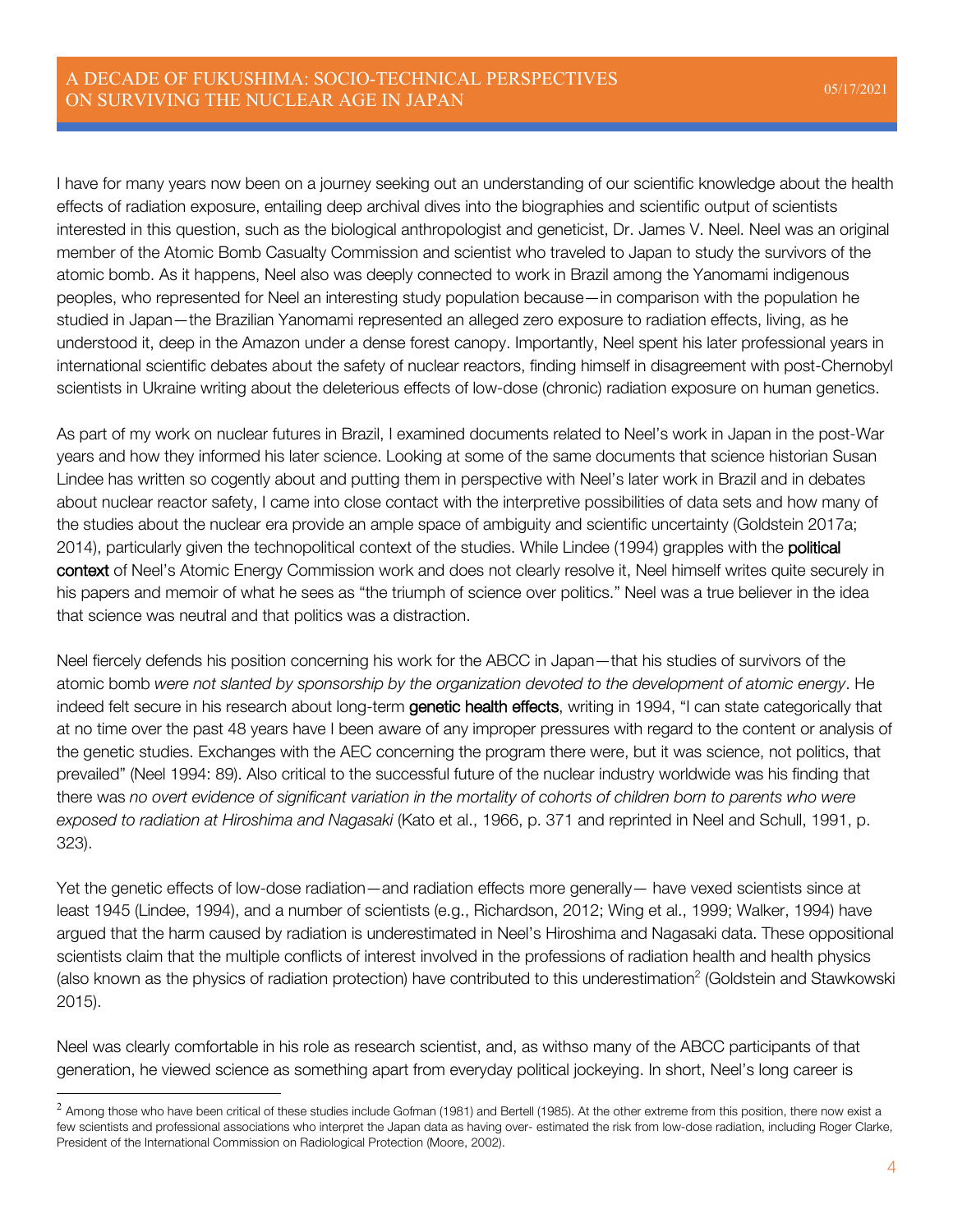marked by his insistence on a devotion to rigorous methodology, an acceptance of the division between treatment and research, and a belief in the separation of science and politics.

But then, reading more deeply into Neel's papers and archives and working together with my friend and colleague Magda Stawkowski, we have also tried to look comparatively at this long-term health question by looking at the genetics studies carried out in the US and Europe (also involving James Neel) and the studies carried out by the scientist Yuri Dubrova—originally from Ukraine, but who later migrated to England— on the occurrence of mutations as seen by looking at minisatellite DNA. Minisatellites are the place where repetitions occur on the human genome. Part of the debate is what is to count as a mutation and whether that mutation would be harmful to future human generations. What we found was that Neel at every turn worked hard to debate the scientists who were studying mutations in genetics with data used from the Chernobyl disaster of 1986 and in some critical ways continued to defend his legacy research with the ABCC, resisting any studies that would propose generational effects in humans. Recent anthropological studies of science **assume** that social, historical, political, and economic conditions are already embedded in the fundamental directions of scientific research (e.g., Latour, 1987, 1988; Latour and Woolgar, 1986; Fujimura, 1998). Applying this reasoning to our understanding of genetics and ionizing radiation, *we recognize that there is a set of interests at play in the determination of our current scientific knowledge.* In other words, the research on the genetic effects of low-level ionizing radiation exposure has been "co-configured" by scientific advances and sociopolitical context.

So in returning to Kumaki's paper and the politics of reasonable exposure— and to the other interlocutors here today—I do want to note that I personally have always found it tragic and paradoxical that Neel, one of the giants involved in the Atomic Bomb Casualty Commission who worked in Japan after the bombings of Hiroshima and Nagasaki after World War II, wound up being a key figure in setting the stage for how a number of scientific communities interpreted genetic damage from ionizing radiation and for helping to determine radiation safety guidelines for nuclear workers and civilian populations for years to come. Late in his career, Neel's scientific work was used to depose against workers in the UK who were claiming injury in the form of negative health effects (a form of a rare leukemia) on nuclear worker children. With regard to the Japan data, Neel was deeply concerned that survivors of Hiroshima and Nagasaki would not be stigmatized or locked out of the marriage or kinship market. Sadly, I think some of this concern is palpable in Kumaki's interlocutors as they contemplate futures, not just for themselves but for their children, although this point is not entirely remarked on in the context of this brief paper.

#### The Nuclear Zone in Brazil and the Nuclear Zone in Fukushima

In fieldwork in the nuclear reactor zone in Angra dos Reis, Brazil in 2015, I found that a large contingent of nuclear workers had already made various trips to Fukushima post 2011, as the Brazilian nuclear reactors share some structural and engineering likenesses to the Daiichi plant and the events in Fukushima alerted Brazilian nuclear scientists and engineers to think about vulnerabilities in their own existing systems. In Brazil, the perspectives of pro-nuclearism are well entrenched. Talk of zero carbon emissions is always present. In Brazil, technophilia–an abundant love for everything technological— works to nuclear technology in the name of modernity and progress.

This leads me to Kumaki's second concern, that of the politics of reasonable exposure. Kumaki points out that based on ICRP (International Commission of Radiological Protection) guidelines, the Japanese government set their standard exposure allowable to be 20 times higher than the level of radiation exposure permitted for the general public in normal times, so the guidelines left a great deal of room for uncertainty and for citizens to question whether these guidelines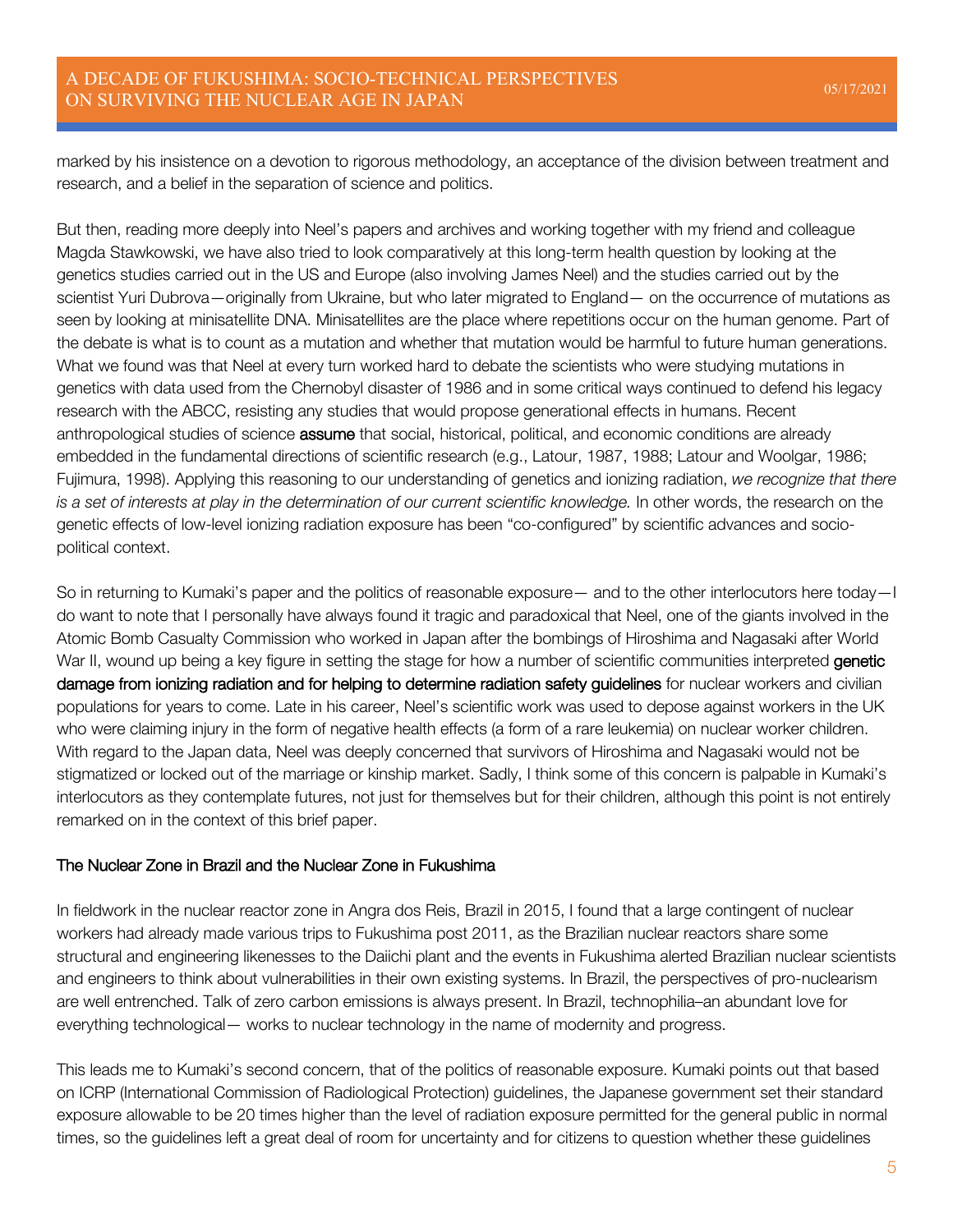### A DECADE OF FUKUSHIMA: SOCIO-TECHNICAL PERSPECTIVES ON SURVIVING THE NUCLEAR AGE IN JAPAN 05/17/2021

had been loosened in the wake of an emergency. Citizens had to decide what and how much they were willing to compromise, leaving the government acting as an intermediary or voice for risk communication. For those trying to decide how to live with these uncertainties—What are the long-term health effects? Will I get cancer from staying here? Can I eat these vegetables? Will the next generation be safe from radiation?—Kumaki describes a situation where people in limbo are being dragged into the future, a future that is unknown. The people themselves recognize that they are experimenting with growing vegetables and with seeing what food is possible to raise in different areas, but also live in the paradox of trying to figure out what to do while remaining true to their homes, their towns, their regions and the uneven social, economic and health consequences that are nurtured by nuclear infrastructures.

One radiation and dosimetry expert in Brazil I interviewed had been on the Fukushima tour. She travelled to Fukushima shortly after the disaster, where she was given access to the exposure data of workers at the site. What impressed this scientist about the Fukushima data was that the dose received by the workers 'was well below what I was expecting'. She was also impressed with the coordination and organisation of the Japanese workers in dealing with the critical conditions of the reactors (Goldstein Interview with Abreu, March 2015). As our conversation drifted into the details about Fukushima, we spoke about the group of nuclear workers—mostly beyond reproductive age—who were named by the media as 'The Fukushima 50' and who have been acknowledged in Japan for their bravery, that is, for remaining on-site while younger, more vulnerable workers had evacuated. I asked this radiation expert what she thought would happen in a similar situation in Brazil. She laughed, suggesting that there would be no willing volunteers in a similar Brazilian scenario, adding 'not (the) elderly, not (the) impoverished, not (the) wealthy' (Goldstein Interview with Abreu, March 2015). The scenario she imagines is not so different from how the anti-nuclear activists in Brazil imagine a nuclear catastrophe in Brazil—as a nightmare with many unpredictable and as yet unknowable aspects.

#### Concluding Comments

In conclusion, what struck me as profound about Kumaki's paper was her recognition that nuclear infrastructures are planned in places where the populations are not seen to count in the same way that populations in dense urban centers like Tokyo count. Yet, the demand for energy production in places like Tokyo, São Paulo and Rio de Janeiro and the drive to fortify specific modes of modernity's imagined progress, work to keep nuclear plans in the mix of what is reasonable. Kumaki's essay provides us a glimpse of the place where people are beginning to carry out experiments on their own behalf. They provide proof that life is possible in a contaminated zone. My worry, however, is also that these same populations may also provide proof that life in contaminated zones is completely safe. I also do not wish for these same people to become living experiments for science performed elsewhere or victims of undone or un-doable science that can never fully acknowledge the vulnerable populations that share the space with these spectacles of modernity.

#### **References**

Bertell, Rosalie. 1985. No Immediate Danger: Prognosis for a Radioactive Earth. London: Women's Press.

Fujimura, Joan. 1998. ''Authorizing Knowledge in Science and Anthropology.'' American Anthropologist 100(2): 347–360.

Gofman, John. 1981. Radiation and Human Health. San Francisco: Sierra Club Books.

Goldstein, Donna M. 2012. "Experimentalité: Pharmaceutical Insights Into Anthropology's Epistemologically Fractured Self." In: Susan Levine, ed. Medicine and the Politics of Knowledge. Cape Town, South Africa: HSRC, pp. 118-151.

Goldstein, Donna M. 2014. "Toxic uncertainties of the nuclear era: Anthropology, history, memoir," American Ethnologist, Volume 41(3): 579-584.

Goldstein, Donna M. and Stawkowksi, Magdalena E. 2015. "James V. Neel and Yuri E. Dubrova: Cold war debates and the genetic effects of low-dose radiation." Journal of the History of Biology 48: 67-98.